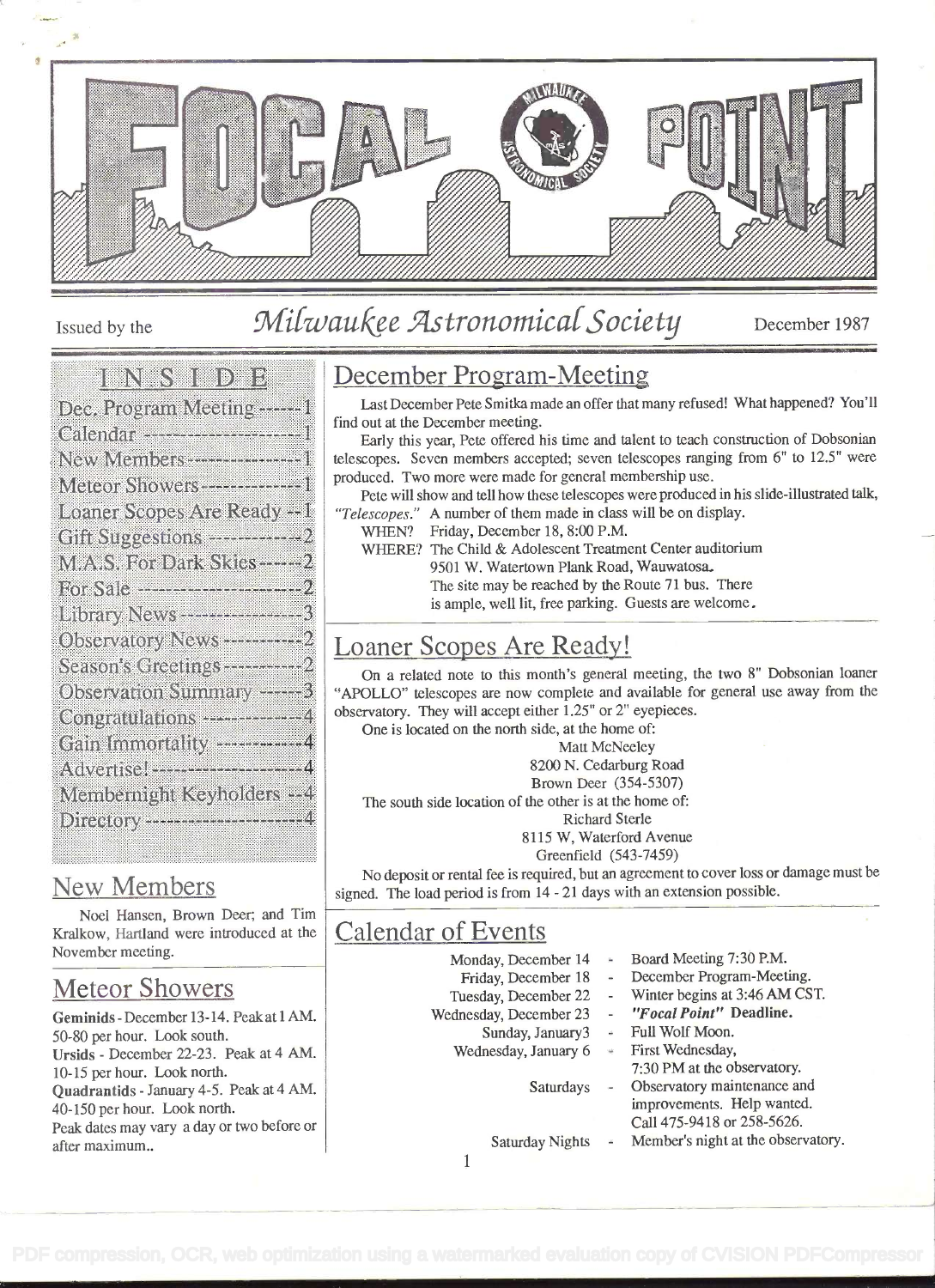#### **Gift Suggestions**

Have you considered giving an item for enjoying astronomy? The astronomy magazines are full of fine, quality things. How about giving a membership to the Milwaukee Astronomical Society? It will last at least a year and it keeps giving! Neat, well made sweat shirts are also available. Call 352-7144 about the last two items.

#### For Sale

Telescope mirror, 12.5" diameter, f5, never used. Make offer.

> (258-5626) ------------------------------

Celestron Deluxe binoculars, 20 x 80, with case, like new. Also very sturdy Bogen liquid bearing tripod, adjustable for zenith viewing. Both items complete for \$350.

Rick Moskow (691-1088) ------------------------

Steiner 15 x 80 Observer binoculars. Superb German optics, light weight, armor coated, waterproof, mint condition. Cost over \$500 new, will sell for \$350 or trade for arich field telescope.

> Mike Weisner 1526 Chestnut Lane Waukesha, Wisc. 53186 (547-7658) after 6 P.M. ---------<del>---------------------</del>

Coulter mirror, 10", f5.6. Coulter diagonal, 2.14'. Novak Research Quality holder. Asking \$125 or offer.

Dennis Horvath (421-2787) after 5 P.M.

#### Observatory News

Again, please keep the washroom doors closed to conserve power. The 26" Zemlock telescope dome needs sealing. Remember to make sure the slits on all domes are closed and secure before leaving. Some years ago, snow had to be shoveled out of the "A" dome because the slit was not closed properly!

#### Season's Greetings

The officers and directors of the Milwaukee Astronomical Society wish everyone of all faiths a pleasant holiday season and good fortune for the New Year.

Peace!

#### M.A.S. for Dark Skies

Songwriter Irving Berlin wrote a popular, happy song about blue skies. Astronomers, amateur as well as professional, would be elated over dark skies.

The sunlit side of our earth appears uninhabited as seen from space at a distance of several hundred miles. From the same distance, inhabited land areas on the dark side are prominently speckled and streaked with manufactured light. Certainly some of it is necessary, a lot of it isn't. Why are empty parking lots, store windows, advertising signs, and athletic fields, for example, lit all night? Are yard lights really necessary?

The existence of one of the world's finest scientific institutions is being threatened. Mt. Palomar, home of the 200" Hale reflecting telescope, may be forced to close as Mt. Wilson was forced to do last year. Kitt Peak is also in jeopardy.

The pen is still a mighty weapon. Please re-read page 1 of your September "Northern Lights" newsletter and write to one or all of the people listed in the article. Members present at the November M.A.S. general meeting signed copies of a petition, drafted by M.A.S. president Dan Koehler, that will be forwarded to authorities in California. At least take time to write a post card. If you no longer have your copy, here are some addresses:

Mr. Thomas King San Diego County Board of Supervisors Palomar Dark Sky Defense 1600 Pacific Highway<br>358 Manzanita Drive San Diego, California 921 3 Manzanita Drive San Diego, California 92101<br>P.O. Box 1530 (Mt. Palomar is in Supervisor) P.O. Box 1530 (Mt. Palomar is in Supervisor<br>Julian, California 92036 John McDonald's district.) John McDonald's district.)

Astronomy is a vital, truly necessary science and a great hobby. Let's do what we can do to foster it. The situation is gradually becoming critical since telescope installations can't be placed just anywhere!

### Library News by Sally Waraczynski

June Regis and I are pleased to report that use of the library is steadily increasing. If there is any way we can assist you to find material on a particular subject, please do not hesitate to call. Meanwhile, here are the latest additions to our collection:

#### Variable Stars - M. Petit.

During the time a star is on the main sequence, its gravitational and radiation pressure are in equilibrium. Before and after that period of stability, however, the star undergoes changes which are detectable in its spectrum or in variations in luminosity. Continuous, long-term observation of variables by amateurs provides data of great value to professionals who study stellar evolution but haven't the time to spend at a telescope in that pursuit.

Petit's book goes into the many classes of variable stars and other objects and gives a background on the probable mechanisms causing a type of variability; but it concentrates on the observational parameters that distinguish each sub-group. This is not a "how to" manual but rather a source book for information on particular types of variables.

Uranometria 2000.0 Volume 1 The Northern Hemisphere to minus 6 degees

- Tirion, Rappaport, and Lovi. (in the chart area, for reference only)

In response to the availability of larger apertures for amateur use, the computer technology to help do the job quickly and accurately, and Wil Tirion's cartographic and artistic expertise; the publishers are pleased to bring you... another atlas. Well, not just another atlas - this one will take you down to magnitude 9.5; it is very sturdily constructed; labeling includes dark nebulae, quasars, radio and x-ray sources; and handy margin notes guide you to the next chart.

Volume 1 contains 259 charts - one per page (no foldouts). The scale is 1.85 cm. to 1 degree of declination. There is a diagrammatic index. Projections are highly distortion free. There is even a precession (from 1950.0) reference mark in the corners of each chart. To my thinking, however, the outstanding feature of this new atlas is its 27 page history of uranography or sky-depicting. It is absolutely fascinating reading!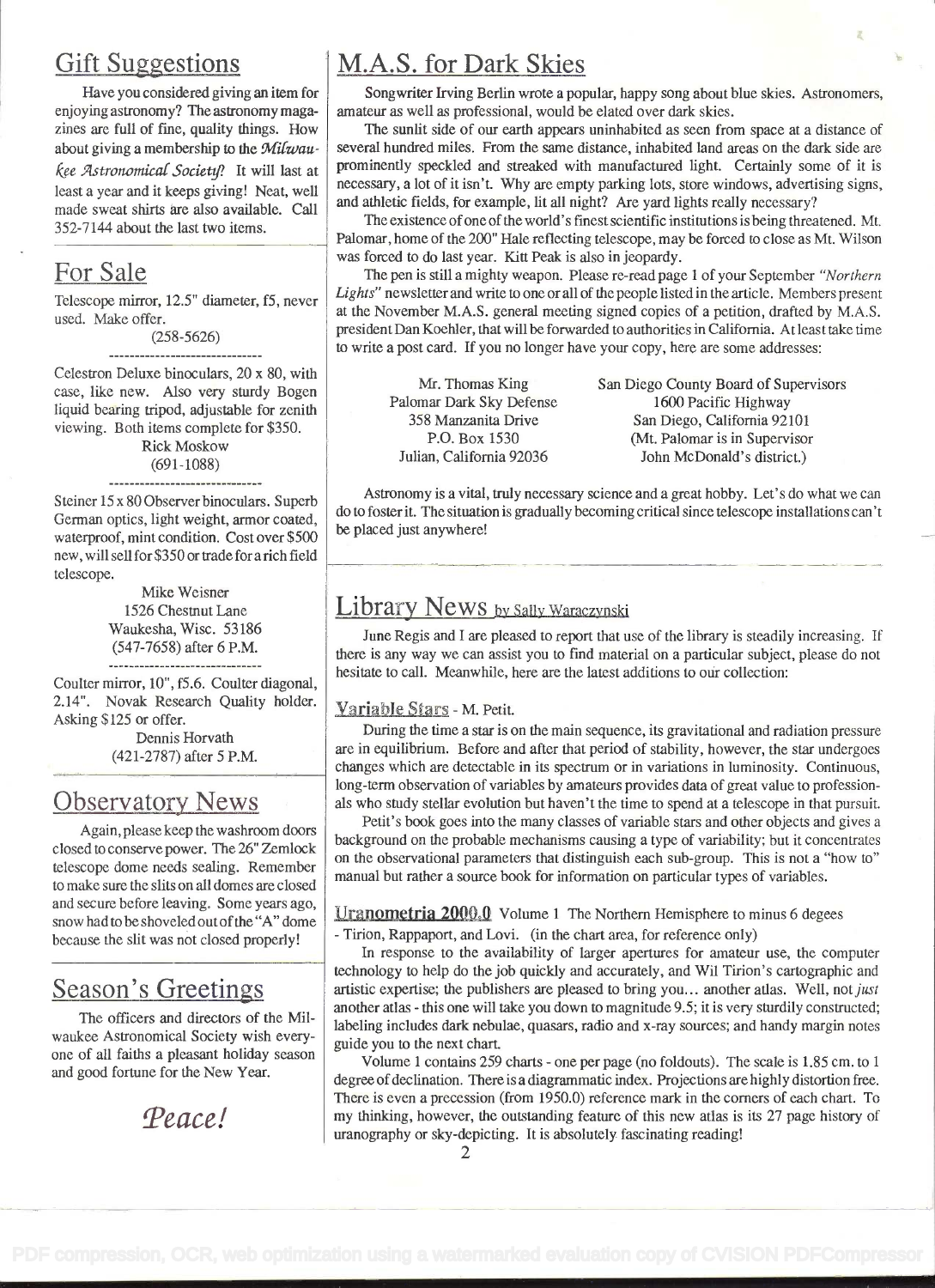

#### We're Not Doing Nothing

Here is an observation summary for the Milwaukee Astronomical Society from September 1986 through August 1987 as compiled by Geny Samolyk. It contains the various observations made by members of M.A.S. and goes to show that amateur astronomers can make tangable contributions to the field.

Lunar Occultations - Our lunar occultation program has been enhanced this year by the March passage of the Moon through M-45. These events will continue through the next few years. The following observers participated in this program.

| <b>NAME</b>         | REG. OCCS | M45 OCCS. | TOTAL |
|---------------------|-----------|-----------|-------|
| J. Asztalos         |           |           | 7     |
| B. Borchardt        |           | 14        | 15    |
| P. Hess             |           | 3         | 3     |
| C. Hesseltine       |           | 5         | 5     |
| D. Koehler          |           | 18        | 18    |
| C. Laskowski        |           | 5         | 5     |
| N. Nichols          |           | 6         | 6     |
| F. Roldan           | 22        | 11        | 33    |
| T. Ross             | 3         |           | 3     |
| G. Samolyk          | 9         | 26        | 35    |
| P. Smitka           |           | 24        | 24    |
| V. Tangney          | 3         | 11        | 14    |
| K. Waraczynski      |           | 7         | 7     |
| S. Waraczynski      | 31        | 10        | 41    |
| R. Wiesen           |           | 9         | 9     |
| <b>GRAND TOTALS</b> | 69        | 156       | 225   |

One graze expedition was mounted on June 14, 1987. The event was at a low altitude on a 91% sunlit moon. Although no useful timings were obtained, a few observer comments are worthy of note: "That was the faintest 5.0 mag star I've ever seen"; "A prayerful observing posture will not guarantee success."

Meteors - P. Hess recorded 15 photos of the suspected Upsilon PEG meteor radiant were obtained and reported. The purpose of this project is to help determine if this shower is real, and if so to locate the radiant. No shower members were noted in these photos.

Asteroid Occultations of Stars - This is a relatively young program to improve our knowledge of the orbits and sizes of asteroids. The uncertainty of the path of these orbits makes it impossible to accurately predict the ground path of one of these events, so negative results can be just as important as positive ones. Last year, the following observers made contributions to this project observing five events: J. Asztalos, L. Keith, T. Renner, G. Samolyk, V. Tangney, and S. Waraczynski. One positive result was observed by G. Samolyk on 1-24-87, a possible 14 second contact on #471 Papagena.

- Planets T. Ross continues as our active Jupiter observer. This year he reported 75 meridian timings of features in the atmosphere of the planet. Four satellite timings were also reported, see December "Sky & Telescope" page 634 for information about these events.
- Variable Stars Two observers made observations of long period variables, J. Pfannerstill made 9 observations, and V. Tangney made 3. G. Samolyk observed 196 minima of Eclipsing Binary stars and 14 maxima of RR LYR stars, for a total of 3 126 observations.